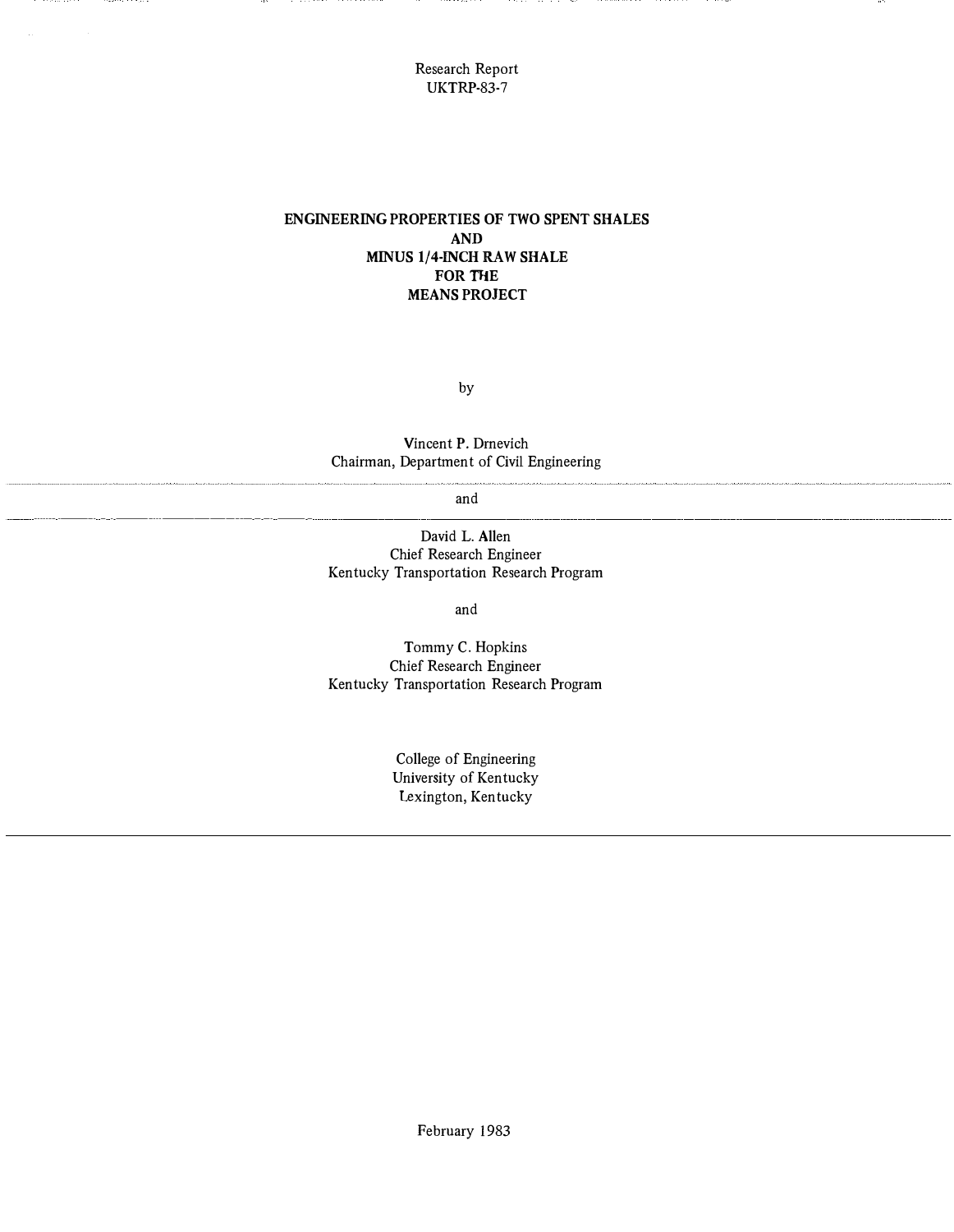PAGE 2

## INTRODUCTION

A geotechnical investigation was performed to determine the physical properties (classification) and engineering properties of the Sunbury oil shale from a proposed oil shale mining site in Montgomery County (Means Project). Three materials were recieved in sealed metal drums and were labeled Raw Oil Shale (only material less than 0.25 inch), Sunbury, spent shale, and Sunbury shale (2.5-inch to  $1/4$ -inch). The material labeled Sunbury, spent shale,  $(hereafter-referved-to-as-Spent-Shal-10-1)$ , had very little fines and the particles were angular in shape. The Sunbury , spent shale, 2.5-inch to 0.25 inch, (hereafter referred to as Spent Shale No. 2), was subangular or rounded in shape. The various types of geotechnical laboratory tests performed on these materials are listed in Table 1.

## PHYSICAL PROPERTIES

The "as delivered " moisture content of the raw shale was 2.85 percent. Liquid and plastic limit tests were performed on the raw shale according to ASTM D 423-66 and ASTM D 424-59. The material had a liquid limit of 26.8 and a plastic index of 5.3. The specific gravity of the raw material was 2.39 as determined according to ASTM D 854-58. Particle-size analyses for all three materials were determined according to ASTM D 422-63. Particle-size distributions are shown in Figures 1 and 2.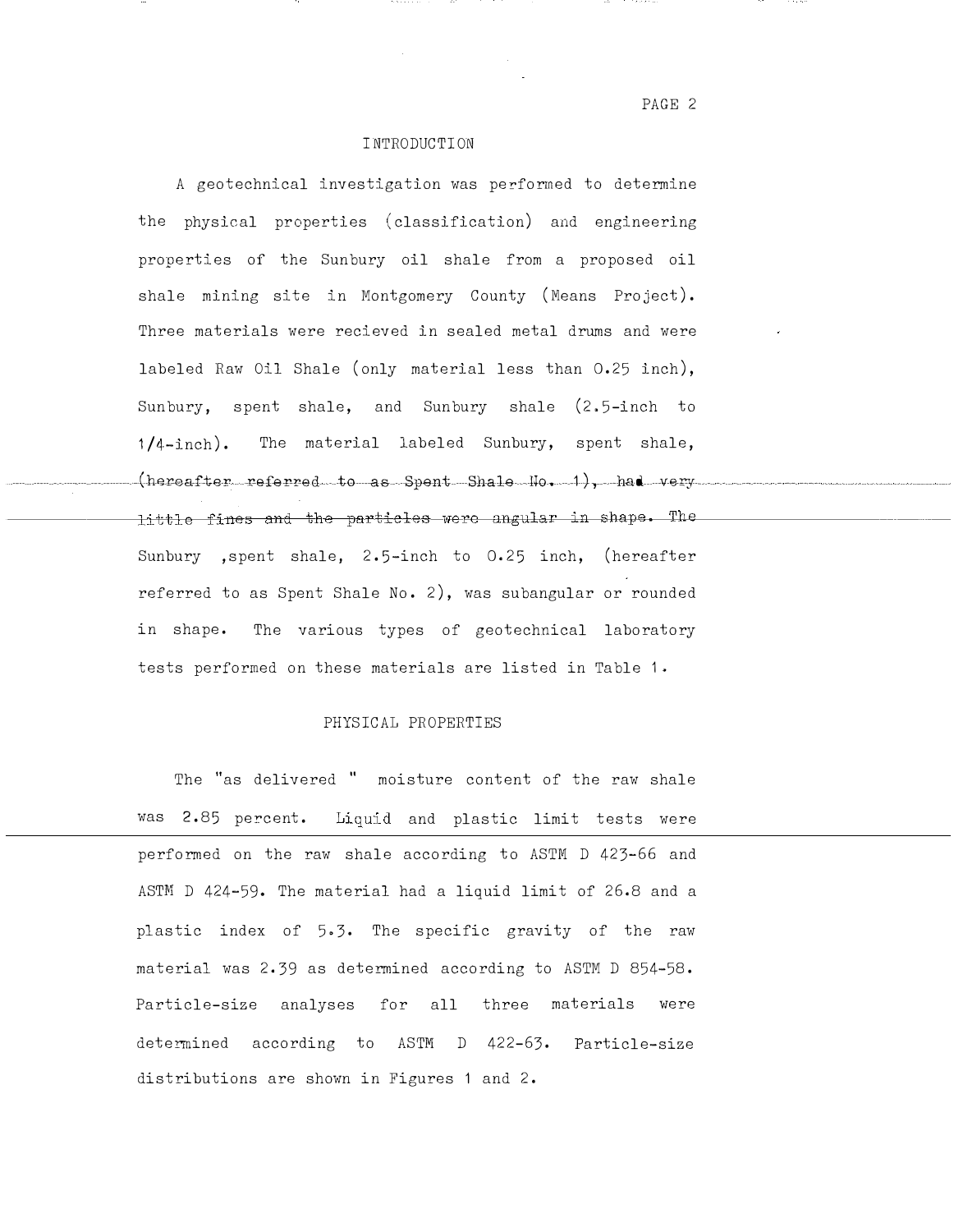#### ENGINEERING PROPERTIES

A standard compaction test was performed on the raw shale according to ASTM D  $698-7$ . Method A (compactive effort= 12,730 ft.-1b./ft3). The results are shown in Figure  $3.$ 

To determine the effective stress parameters that are used to evaluate the stability of compacted embankments, three istropically consolidated-drained triaxial tests were performed on each of the three materials. The triaxial specimens for the raw shale were compacted at optimum moisture content. For the two spont shale materials, the triaxial specimens were compacted at a moisture content of 11.3 percent and a dry density of 86.4 pounds per cubic foot. This was from previous data reported by Drnevich et al (1) on the spent shale. The specimens were four inches in diameter and eight inches in height. These dimensions limited the largest particle size to 3/4-inch. For spent shale No. 1 (angular shape) all particles larger than 3/4-inch size were crushed for the triaxial test. However,

for spent shale No. 2 (rounded particles) it was decided not to crush the particles larger than 3/4-inch size for fear of changing the response of the material due to mixing the angular, crushed particles, with the rounded particles. Therefore, all of the material of spent shale No. 2 that was larger than 3/4-inch size was simply scalped. Filter paper strips were mounted along side of each specimen to permit faster drainage of the pore fluid, thus preventing a build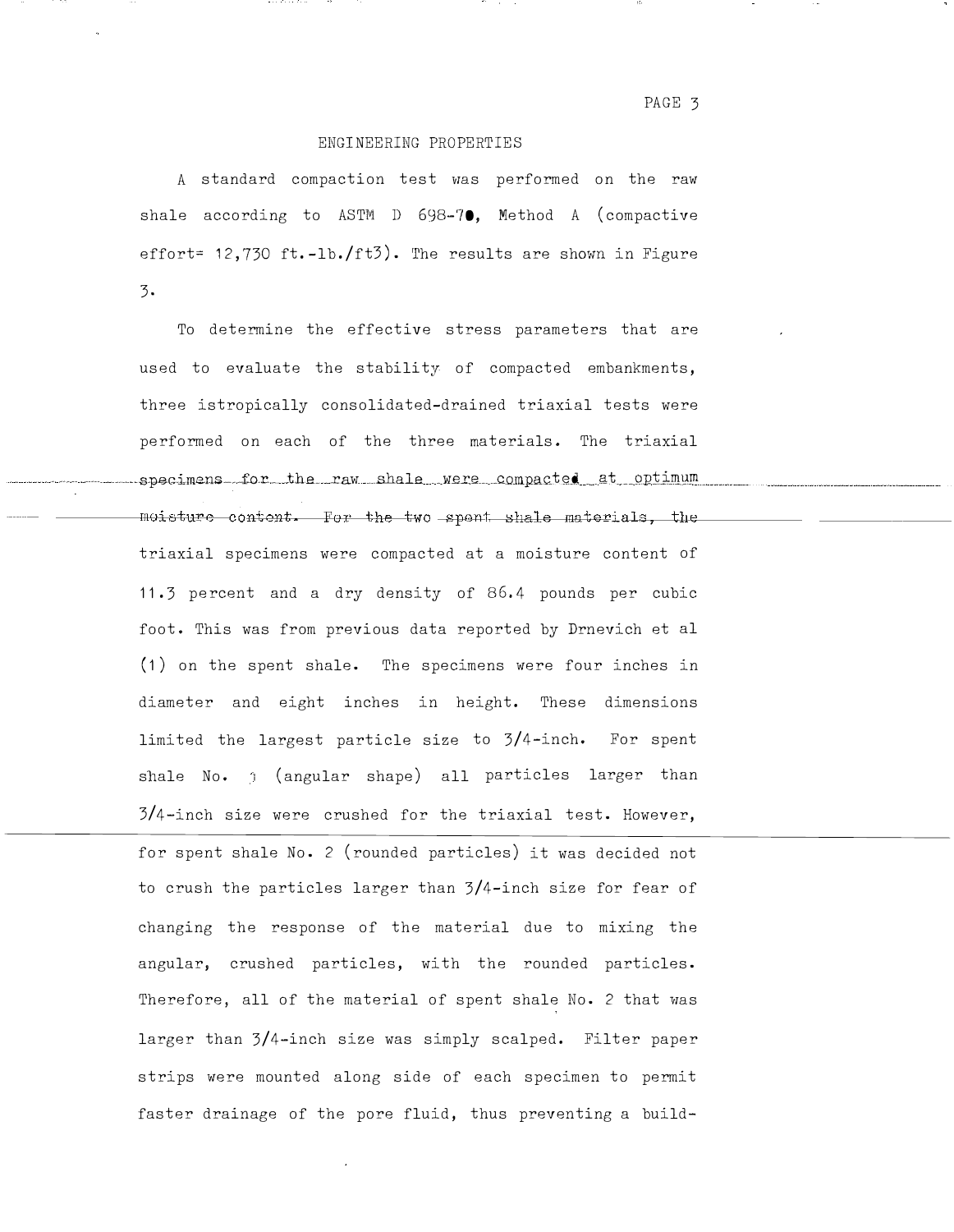up of pore pressures during shear.

When performing a consolidated-drained triaxial test, it is essential that accurate readings of the volume change of the specimen be obtained during the test. If the specimen is not saturated or if air bubbles are present in the drainage lines, improper volume change readings will occur. To facilitate saturation, the specimen and drainage lines were evacuated of air by vaccuuming and then allowing water, under back pressure, to fill the voids. After saturation, the specimen was allowed to consolidate to the desired

effective stress for a minimum of 24 hours.

During the test, a pore pressure transducer was connected to the top drainage line. This was monitored to determine if positive pore pressures were building up in the specimen. If positive pore pressures began to build up, then the strain rate was reduced to allow the pressures to dissipate. The bottom drainage line was connected to a burette from which the volume change was monitored throughout the test. A summary of the triaxial testing conditions is given in Table 2.

The results of the triaxial tests are illustrated in figures 4 through 6. The failure envelopes for all the materials curved downward, possibly due to particle crushing at higher confining pressures. This is similar to data reported by Marsal $(2)$ . For the test data associated with these two materials equivelent sets of cohesion,  $\tilde{c}_{e, \text{and}}$ friction angle,  $\vec{p}_e$ , were determined by fitting the curved Kf "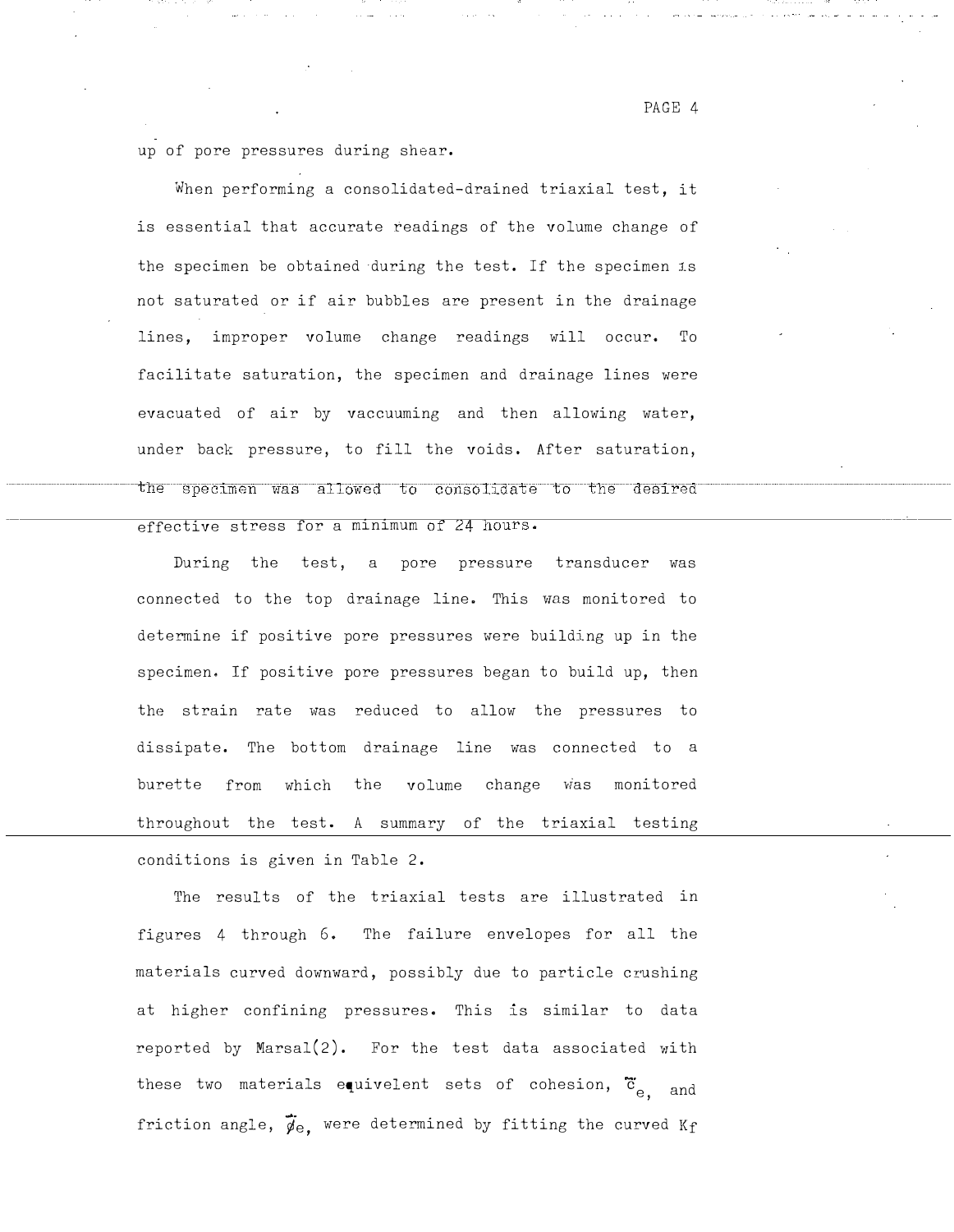$-$ lines in Figures 4 through 6 with a hyperbolic function of the following form:

$$
^{q}f = \overline{p}/(b\overline{p}_{f} + c)
$$

where  $q_{f=}$  maximum deviator stress at failure

 $\vec{P}_{f=}$  maximum effective normal stress at failure and  $b, c = constant$ s.

The tangent to the curve at any point is obtained from the first derivative,

2 +2bc $\vec{p}_{f^- + c}$ 2 )=tan $\alpha$ The arcsin of the above equation gives  $\vec{\mathscr{P}}_{e}$  . Table 3 lists these values of  $\vec{\ell}_{\mathrm{e}}$  for various effective pressures of embankments for these materials. The equivalent effective cohesion value,  $\bar{\text{c}}_{\text{e}}$  , for any particular  $\vec{\bar{\text{p}}}$  and its associated  $\ddot{a}$ , is defined from the following equation:

 $\mathbf{c}_{\mathrm{e}}$  = (( $\mathbf{\vec{p}}_{\mathrm{f}}$  /(b $\mathbf{\vec{p}}_{\mathrm{f}}$  +c))- tan $\alpha\,\mathbf{\vec{p}}_{\mathrm{f}}$  )/cos  $\mathbf{\vec{p}}_{\mathrm{e}}$ The last column of Table 3 lists values of  $\overline{c}_{e}$ . Values of  $\vec{\mathcal{B}}_{\text{e}}$  and  $\vec{\bar{c}}$ e in Table 3 are equivalent because they provide equivalent values of  $\vec{p}$  and  $\vec{c}$  for a given  $\tilde{p}_f$  to simulate the curved failure envelope. They are not true values of friction and cohesion.

One-dimensional compression tests were performed on the materials. The test consisted of two different phases. The first phase of testing was designed to determine how the material in a dry state would perform under one-dimensional loading. The purpose of the second phase was to evaluate creep characteristics of the oil shales when inundated with water.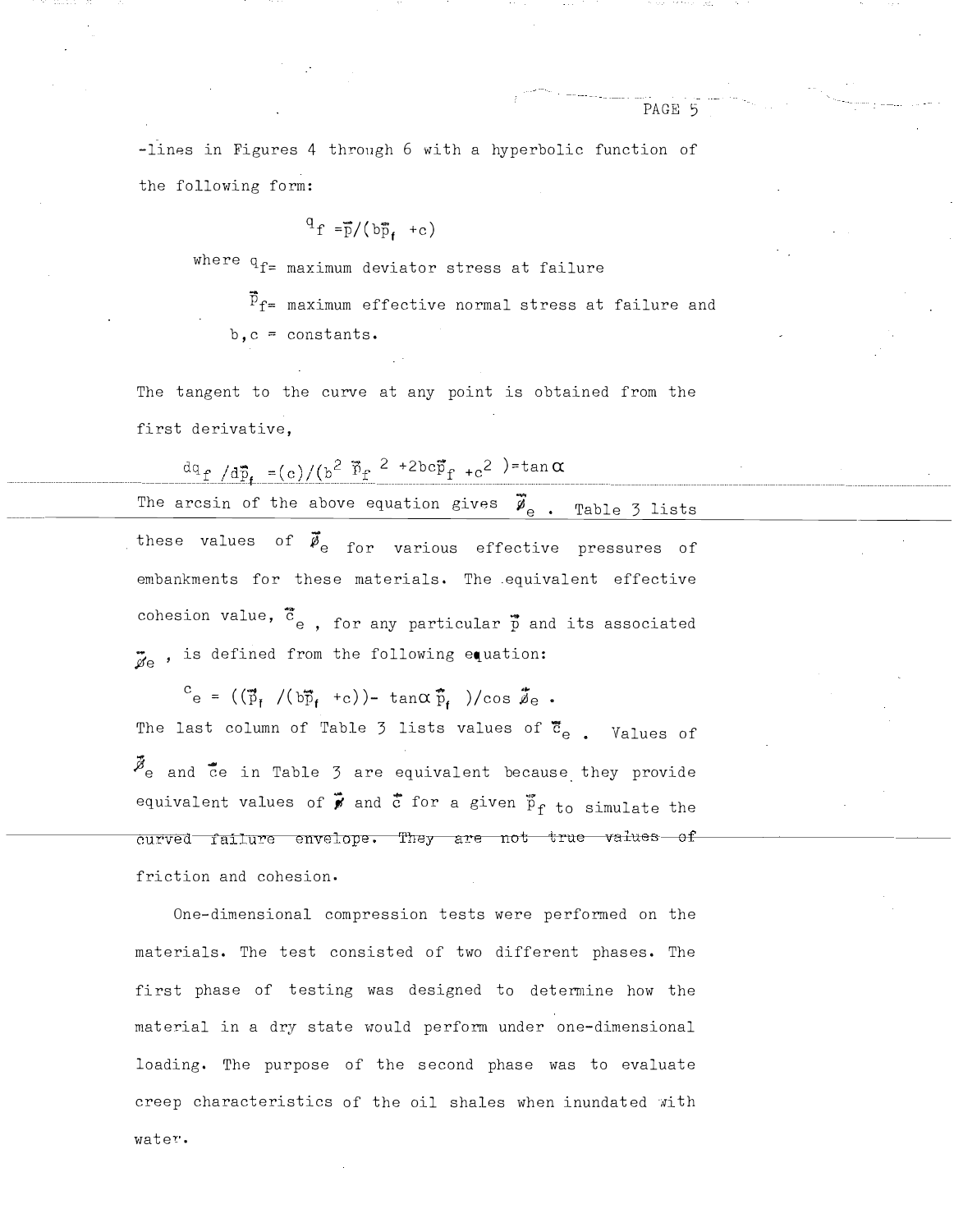The procedure for the first phase consisted of compacting the shales to dry density at natural moisture content in a 6-inch diameter mold to a height of 2.625 inches. These dimensions were used to mimimize the effects of frictional forces acting on the sides of the molds during loading. The specimens were loaded and deformations were recorded in a manner similar to the consolidation tests. Loads of 1, 2,  $\overline{3}$ , 4, 8, and 16 tons per square foot were used. For each load when the sample deformed less than .0025 inch in two minutes, the next load was applied.

The strain for each load was calculated by dividing the deformation occuring under each load by the original height of the specimen. the stress-strain curves for the three materials are given in Figure 7.

Creep characteristics of the shales were studied by reloading the previously loaded specimen to 4 tons per square foot. The specimen was allowed to compress for approximately fifteen minutes or until all deformation had stopped. The mold and specimen were inundated in water while the stress level remained constant at 4 tons per square foot. The time required to submerge the specimen was less than five seconds. Upon inundation, a timer was immediately started and deformations and elapsed times were recorded. Strains were calulated hy dividing deformations associated with time after inundation by the original specimen height before loading. The strains after inundation were plotted as a function of time as shown in Figure 8. This figure

PAGE 6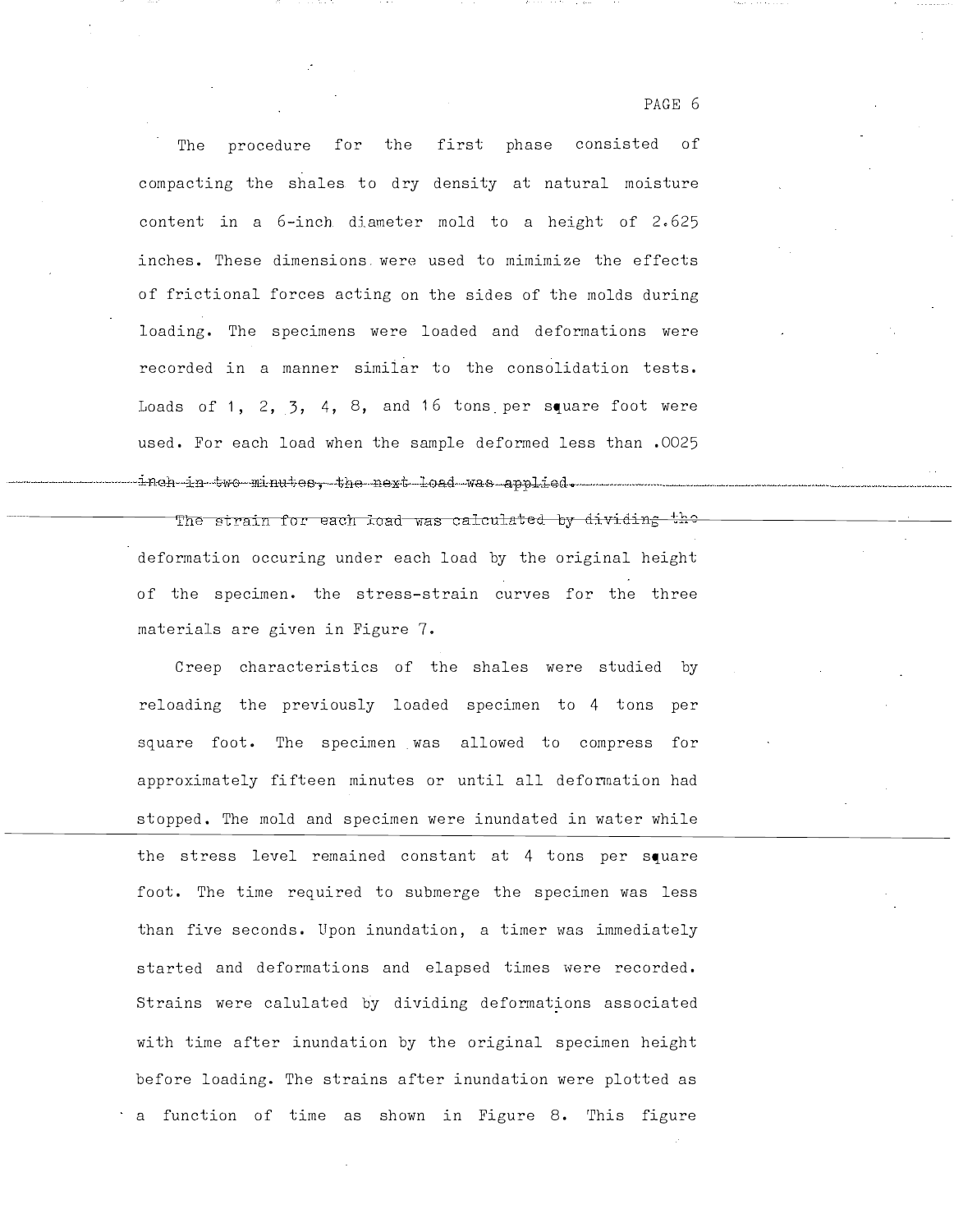PAGE 7

indicates that the raw shale was most susceptable to inundation.

Subsequent to the report on the overburden materials, slake-durability tests were performed on them as well as the two spent shales reported herein. The raw shale was not tested because the particles were too small. The procedure used is the same as that reported by Franklin and Chandra $(3)$ . The slake-durability-index is defined as the ratio of the oven-dried weight of the material left after two ten-minute test cycles (with the material oven-dried between cycles) to the initial oven-dried weight, multiplied by 100. The results are shown in Table 4. The two spent shales would classify as durable rock (slake-durabilityindex, SDI, greater than 95), however, the indices of the three overburden materials were less than 95.

### REFERENCES

- 1. Drnevich,V.P.;Hopkins,T.C.;Allen,D.L. ;and Hale,S.S.; Engineering Properties of Kentucky Oil Shales;Procedings, 1981 Eastren Oil Shale Symposium; Lexington, Kentucky.
- 2. Hirschfeld, R.C.;and Poulos, S.J.; Embankment-Dam Engineering (Mechanical Properties of Rockfill by Raul J. Marsal), Casagranda Volume, John Wiley and Sons,Inc., New York.
- 3. Franklin,J.A. ;and Chandra,R.; The Slake-Durability Test, International Journal of Rock Mechanics, Vol. 9, Perganon Press, Great Britian, pp 325-341, 1972.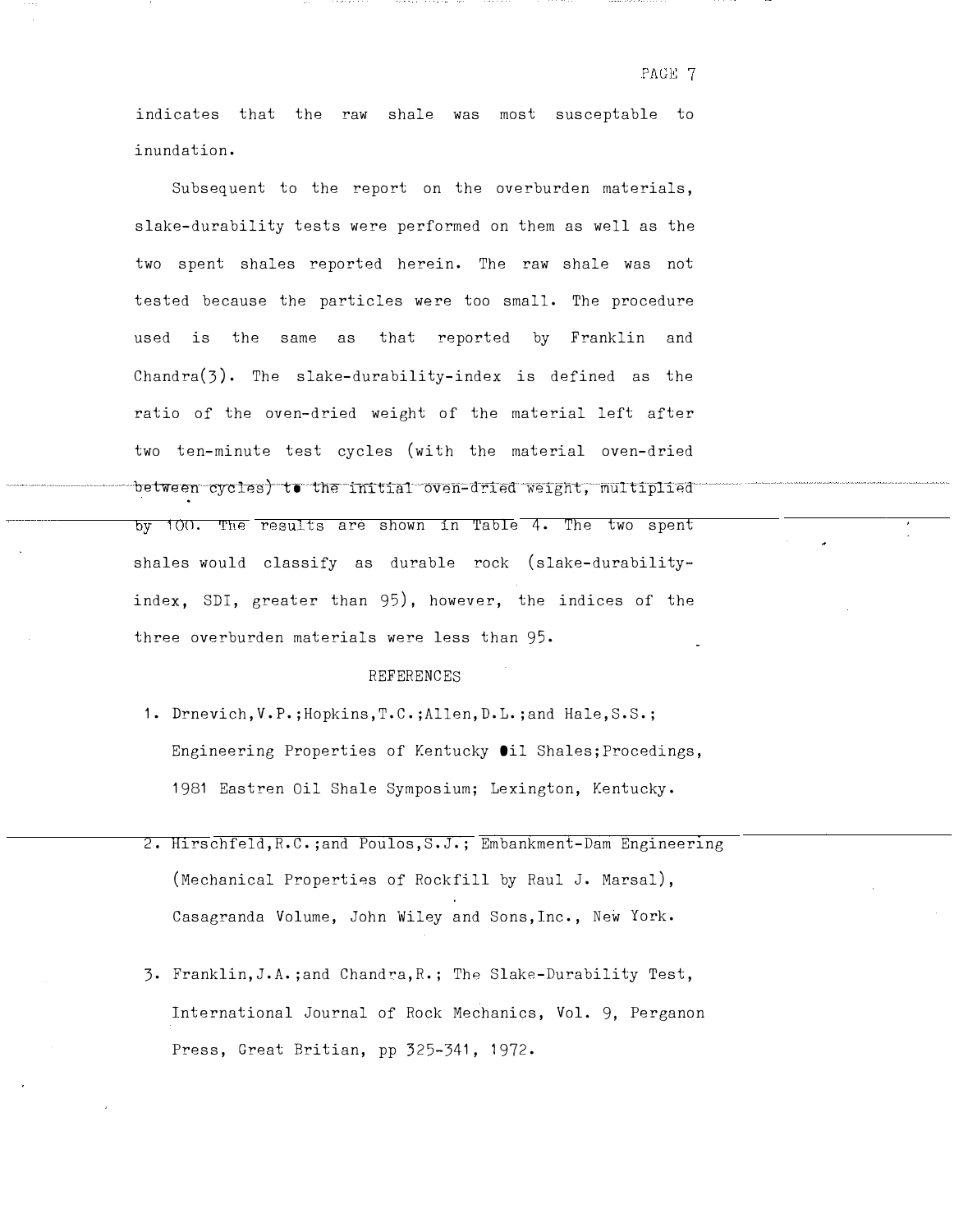TABLE 1. SUMMARY OF TESTING PROGRAM\*

 $\sim$  1.

 $\mathbf{r}$ 

 $\sim$ 

|                      | MATERIAL I NATURAL I SPECIFIC I LIQUID I PLASTIC I GRAIN I MOISTURE I |   |           |        |              |                      | SLAKE                                                  |           | <b>I RIAXIAL TESTS</b> |              |
|----------------------|-----------------------------------------------------------------------|---|-----------|--------|--------------|----------------------|--------------------------------------------------------|-----------|------------------------|--------------|
| NAME                 | I MOISTURE I GRAVITY I LIMIT   I                                      |   |           | LIMIT  | $\mathbf{1}$ |                      | SIZE   DENSITY   DURABILITY   20 PSi   40 PSi   80 PSi |           |                        |              |
|                      |                                                                       |   |           |        |              |                      |                                                        |           |                        |              |
|                      |                                                                       |   |           |        |              |                      |                                                        |           |                        |              |
| NANCY                |                                                                       |   |           |        |              |                      | X                                                      |           |                        |              |
|                      |                                                                       |   |           |        |              |                      |                                                        |           |                        |              |
|                      |                                                                       |   |           |        |              |                      |                                                        |           |                        |              |
| <b>I HENLEY</b>      |                                                                       |   |           |        |              |                      | $\frac{v}{\Lambda}$                                    |           |                        |              |
|                      |                                                                       |   |           |        |              |                      |                                                        |           |                        |              |
| CLAY CITY            |                                                                       |   |           |        |              |                      |                                                        |           |                        |              |
|                      |                                                                       |   |           |        |              |                      | $\frac{V}{\Lambda}$                                    |           |                        |              |
|                      |                                                                       |   |           |        |              |                      |                                                        |           |                        |              |
| SUNBURY              | χ                                                                     | X | $\lambda$ | $\chi$ | ×            | $_{\Lambda}^{\rm V}$ |                                                        | X         | χ                      | X            |
| $(r_{\delta} \mu)$   |                                                                       |   |           |        |              |                      |                                                        |           |                        |              |
| SUNBURY              |                                                                       |   |           |        | X            |                      | $\lambda'$                                             | X         | $\frac{v}{\Lambda}$    | X            |
| (srent)              |                                                                       |   |           |        |              |                      |                                                        |           |                        |              |
|                      |                                                                       |   |           |        |              |                      |                                                        |           |                        |              |
| SUNBURY              |                                                                       |   |           |        | χ            |                      | $\lambda$                                              | $\lambda$ | $\mathcal{X}^{\circ}$  | X            |
| (spent)<br>(2.5x1/4) |                                                                       |   |           |        |              |                      |                                                        |           |                        | $1470$ rsi   |
|                      |                                                                       |   |           |        |              |                      |                                                        |           |                        | . <i>. .</i> |

 $\bar{\alpha}$ 

 $\sim$  ,  $\sim$  sec .

\* X INDICATES TEST WAS PERFORMED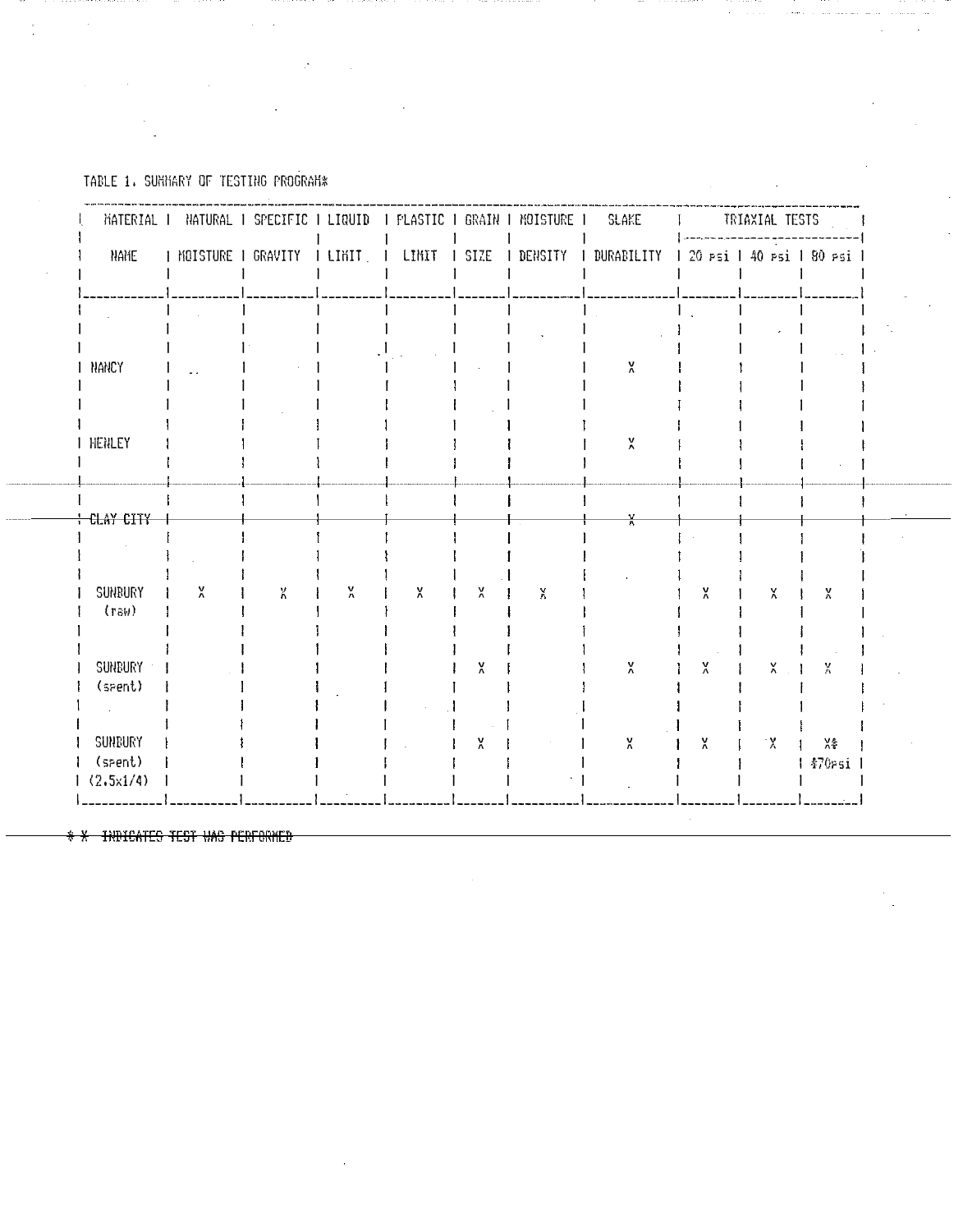| MATERIAL NAME                       | EFFECTIVE<br>CONFINING<br>PRESSURE<br>(psi) | $\overline{B}$<br>PORE<br>PRESSURE<br>PARAMETER | AVERAGE<br>STRAIN<br>RATE<br>(in./min.)  |  |
|-------------------------------------|---------------------------------------------|-------------------------------------------------|------------------------------------------|--|
| SUNBURY<br>$({\tt raw})$            | 20<br>40<br>80                              | 1.00<br>1.00                                    | 0.00113<br>0.00085                       |  |
| SUNBURY<br>SPENT(No.1)<br>(crushed) | 20<br>40<br>80                              | 0.84<br>0.98<br>1.00<br>0.82                    | 0.00102<br>0.00316<br>0.00288<br>0.00253 |  |
| SUNEURY<br>SPENT(No. 2)             | 20<br>40                                    | 0.95<br>1.00                                    | 0.00291<br>0.00253                       |  |
| (2.5x1/4)                           | 70                                          | 0.82                                            | 0.00233                                  |  |
|                                     |                                             |                                                 |                                          |  |

TABLE 2. SUMMARY OF TRIAXIAL TEST CONDITIONS.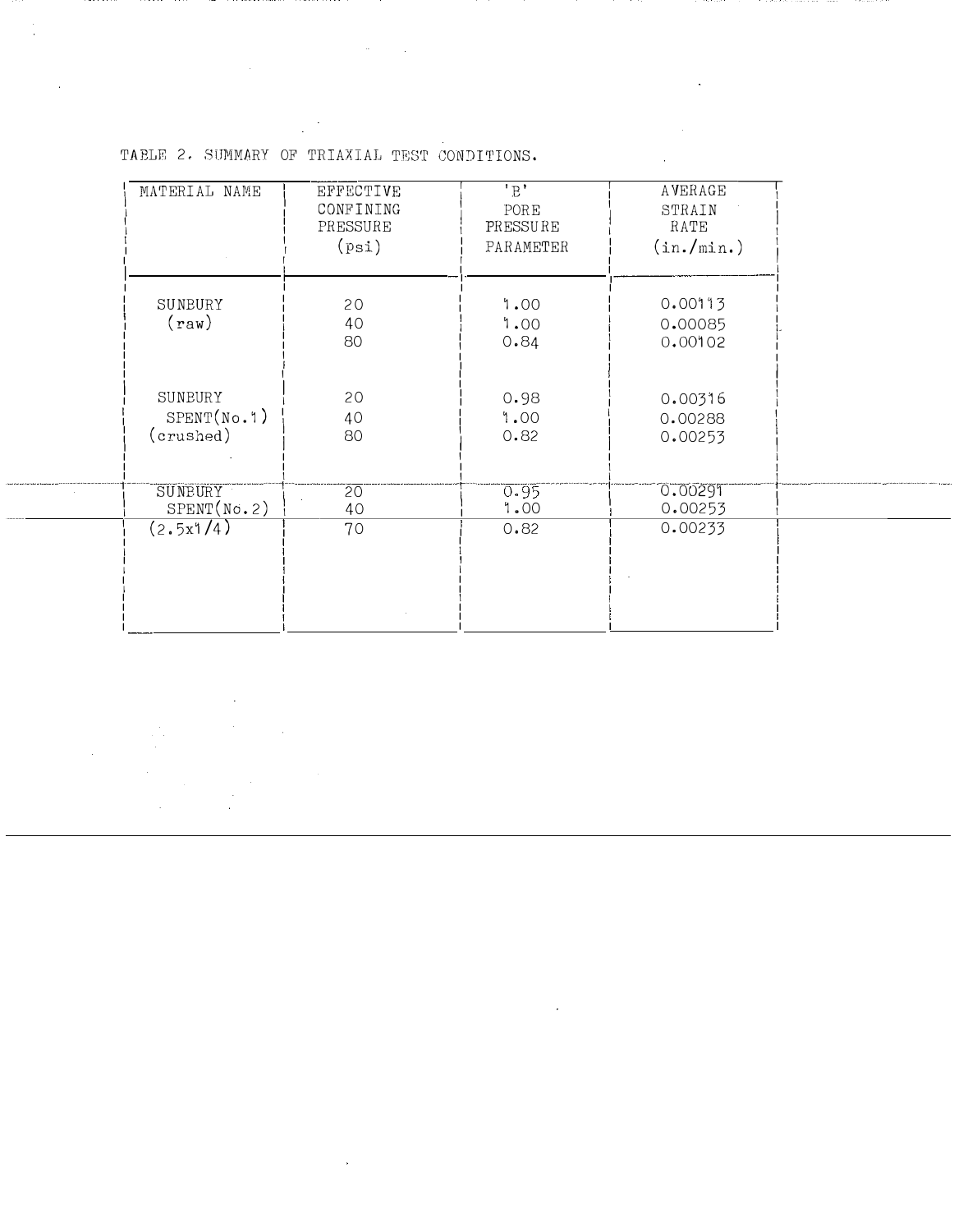|                                           |                    | RAW SHALE                             |                                            |                                          |
|-------------------------------------------|--------------------|---------------------------------------|--------------------------------------------|------------------------------------------|
| $\overline{p}_f$                          |                    | $SIN$ $\overline{p}$                  | $\overline{y}$                             | $\overline{C}$                           |
|                                           | $\mathbf{I}_{f}$   |                                       |                                            |                                          |
| (psi)                                     | (psi)              |                                       | (degrees)                                  | (psi)                                    |
| 10                                        | 7.315              | .719                                  | 46.0                                       | 0.180                                    |
| 20                                        | 14.347             | .692                                  | 43.8                                       | 0.702                                    |
| 30                                        | 21.112             | .666                                  | 41.8                                       | 1.519                                    |
| 40                                        | 27.624             | .666                                  | 41.8                                       | 2.586                                    |
| 50                                        | 33.898             | .641                                  | 39.9                                       | 3.815                                    |
| 60                                        | 39.947             | .596                                  | 36.6                                       | 5.215                                    |
| 70                                        | 45.782             | .575                                  | 35.1                                       | 6.762                                    |
| 80                                        | 51.414             | .555                                  | 33.7                                       | 8.431                                    |
| 90                                        | 56.854             | .537                                  | 32.5                                       | 10.107                                   |
| 100                                       | 62.112             | .519                                  | 31.3                                       | 11.951                                   |
| 110                                       | 67.196             | .502                                  | 30.1                                       | 13.843                                   |
| 120                                       | 72.115             | .486                                  | 29.1                                       | 15.788                                   |
|                                           |                    |                                       |                                            |                                          |
|                                           |                    |                                       | SUNBURY SPENT (No.1)-CRUSHED               |                                          |
| $\overline{\tilde{p}}_f$                  |                    | $\text{SIN}$ $\boldsymbol{\tilde{z}}$ | $\boldsymbol{\breve{\mathit{p}}}_\Theta$   | $\overline{\overline{c}}_{\overline{e}}$ |
|                                           | $q_{\mathbf{f}}$   |                                       |                                            |                                          |
| (psi)                                     | (psi)              |                                       | $(\text{degrees})$                         | (psi)                                    |
|                                           |                    |                                       |                                            |                                          |
| 10<br>20                                  | 7.645              | .736                                  | $-45.4$                                    | 0.421                                    |
| 30                                        | 14.749             | .685                                  | 43.2                                       | 1.439                                    |
|                                           | 21.368             | .639                                  | 39.7                                       | 2.857                                    |
| 40                                        | 27.548             | .598                                  | 36.7                                       | 4.525<br>6.380                           |
| 50<br>60                                  | 33.333             | .561                                  | 34.1                                       |                                          |
|                                           | 43.860             | .527                                  | 29.7                                       | 10.522<br>12.777                         |
| 70                                        | 48.662             | .496                                  | 27.8                                       |                                          |
| 80                                        | 48.662             | .467                                  | 27.8                                       | 12.777                                   |
| 90                                        | 53.192             | .441                                  | 26.2                                       | 15.048                                   |
| 100                                       | 57.471             | .417                                  | 24.7                                       | 17.359                                   |
| 110                                       | 61.521             | .395                                  | 23.3                                       | 19.676                                   |
| 120                                       | 165.360            | .375                                  | 22.0                                       | 21.959                                   |
|                                           |                    |                                       | SUNBURY SPENT (No.2)-NOT CRUSHED           |                                          |
|                                           |                    |                                       |                                            |                                          |
| $\tilde{\mathcal{V}}_{\text{f}}$<br>(psi) | $\binom{q}{p}$ si) | $SIN$ $\tilde{Z}$                     | $\vec{v}_\mathrm{e}$<br>$(\text{degrees})$ | $\overline{\tilde{c}_{e} \atop (psi)}$   |
|                                           |                    |                                       |                                            |                                          |
| 10                                        | 7.645              | .736                                  | 45.4                                       | 0.421                                    |
| 20                                        | 14.749             | .685                                  | 43.2                                       | 1.439                                    |
| 30                                        | 21.368             | .639                                  | 39.7                                       | 2.857                                    |
| 40                                        | 27.548             | .598                                  | 36.7                                       | 4.525                                    |
| 50                                        | 33.333             | .561                                  | 34.1                                       | 6.380                                    |
| 60                                        | 43.860             | .527                                  | 29.7                                       | 10.522                                   |
| 70                                        | 48.662             | .496                                  | 27.8                                       | 12.777                                   |
| 80                                        | 48.662             | .467                                  | 27.8                                       | 12.777                                   |
| 90                                        | 53.192             | .441                                  | 26.2                                       | 15.048                                   |
| 100                                       | 57.471             | .417                                  | 24.7                                       | 17.359                                   |
| 110                                       | 61.521             | .395                                  | 23.3                                       | 19.676                                   |
| 120                                       | 65.360             | .375                                  | 22.0                                       | 21.959                                   |
|                                           |                    |                                       |                                            |                                          |

Table 3. VALUES OF  $\overline{\mathscr{B}}$ ,  $\overline{\mathscr{B}}_{e}$ ,  $\overline{c}$ ,  $\alpha$   $\overline{c}$  FOR VARIOUS PRESSURES.

1. Equivalent values to approximate curved failure envelopes.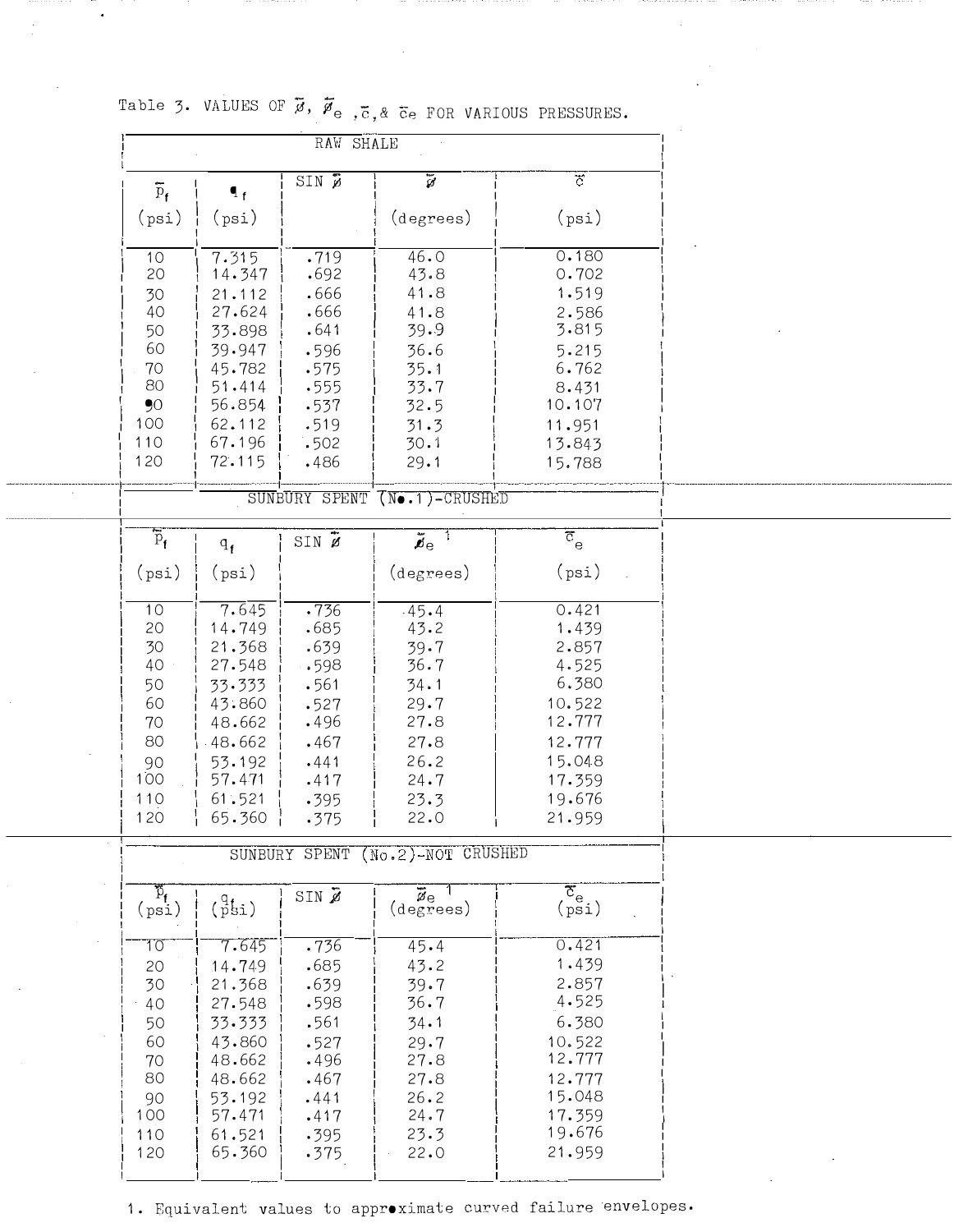TABLE 4. SLAKE-DURABILITY INDEX

| MATERIAL                         | SLAKE-DURABILITY-INDEX |
|----------------------------------|------------------------|
| NANCY                            | 45.2                   |
| HENLEY                           | 79.1                   |
| CLAY CITY                        | 85.8                   |
| SUNBURY-SPENT-CRUSHED-(No.1)     | 99.8                   |
| SUNEURY-SPENT-NOT CRUSHED-(No.2) | 98.8                   |
|                                  |                        |
|                                  |                        |
|                                  |                        |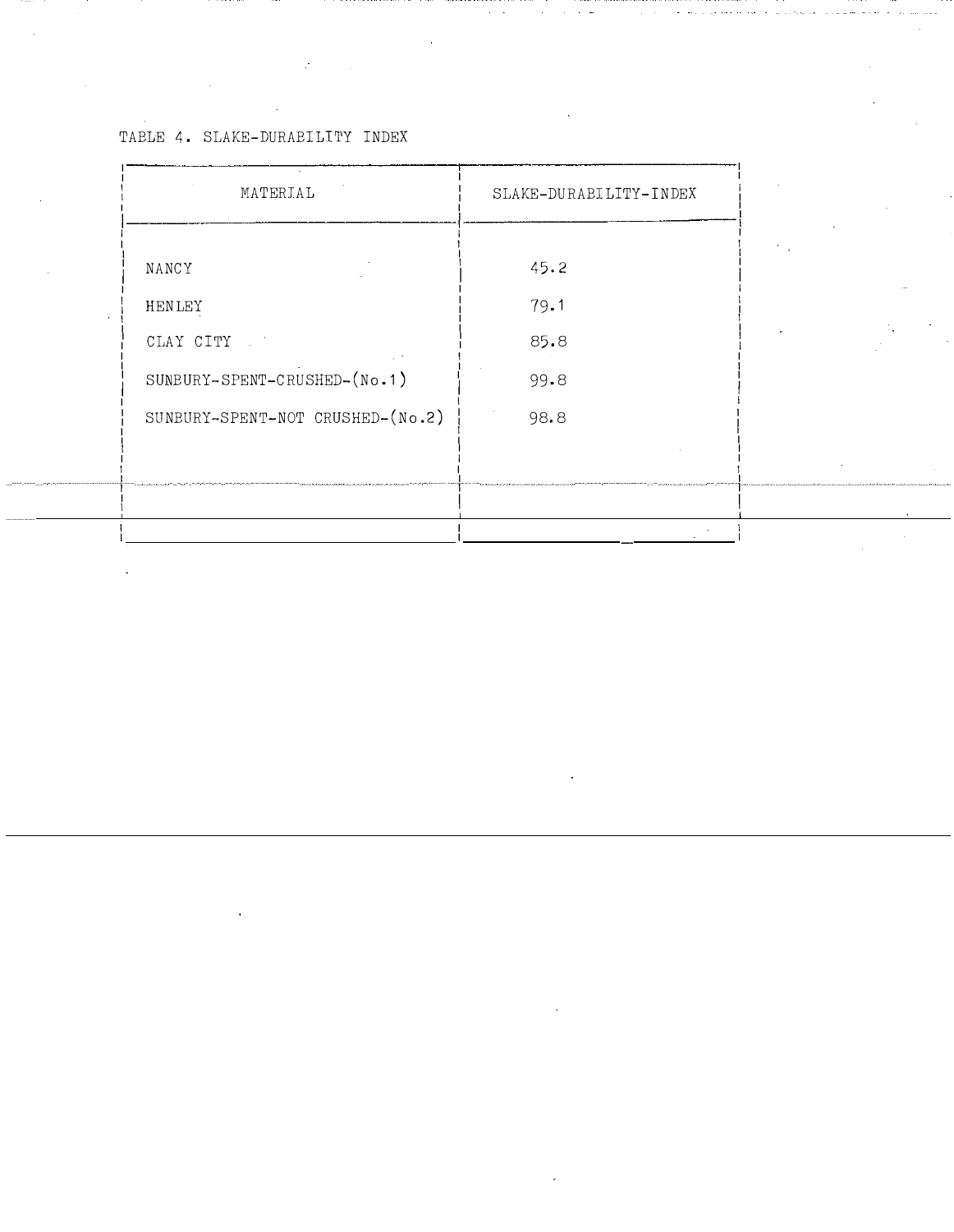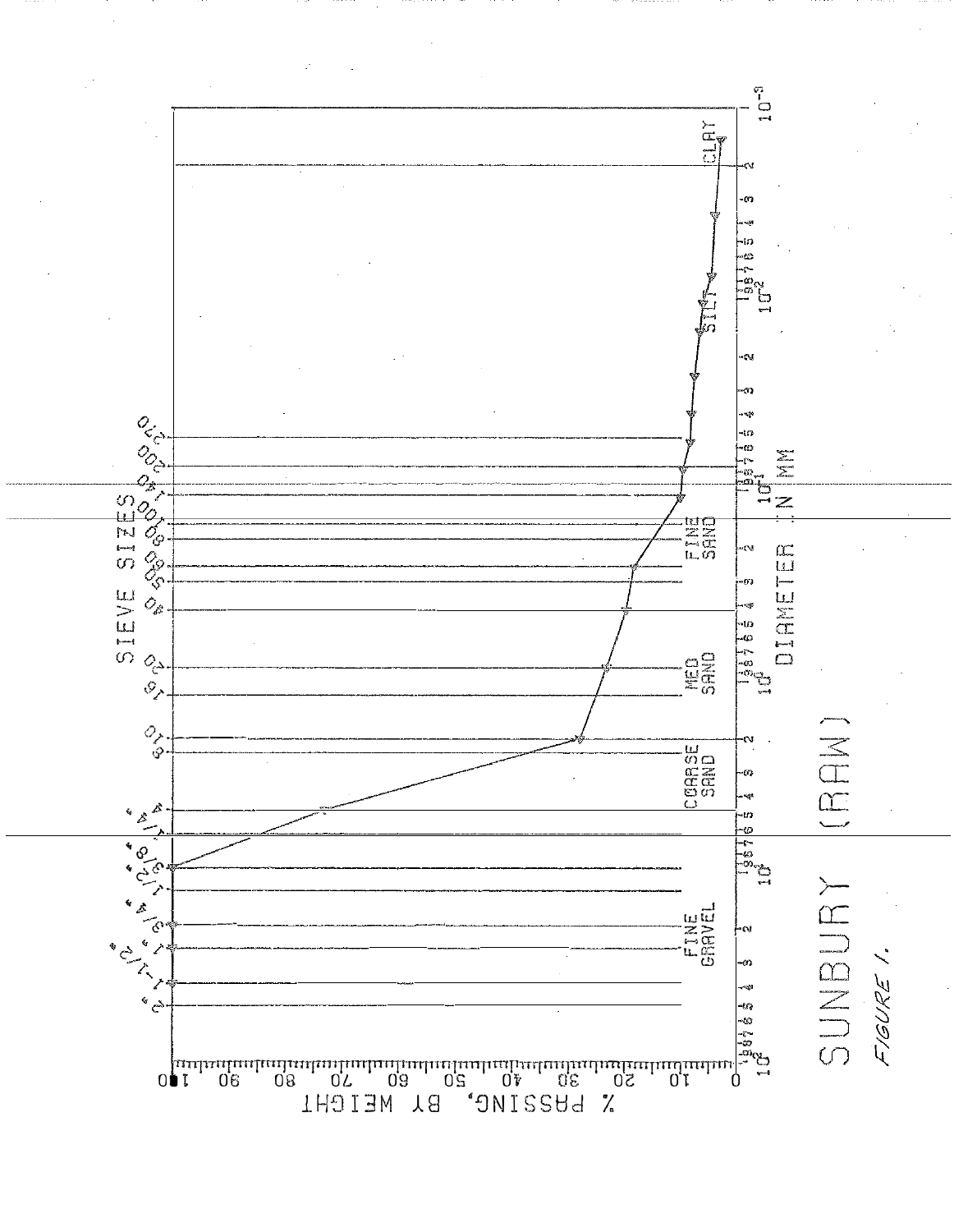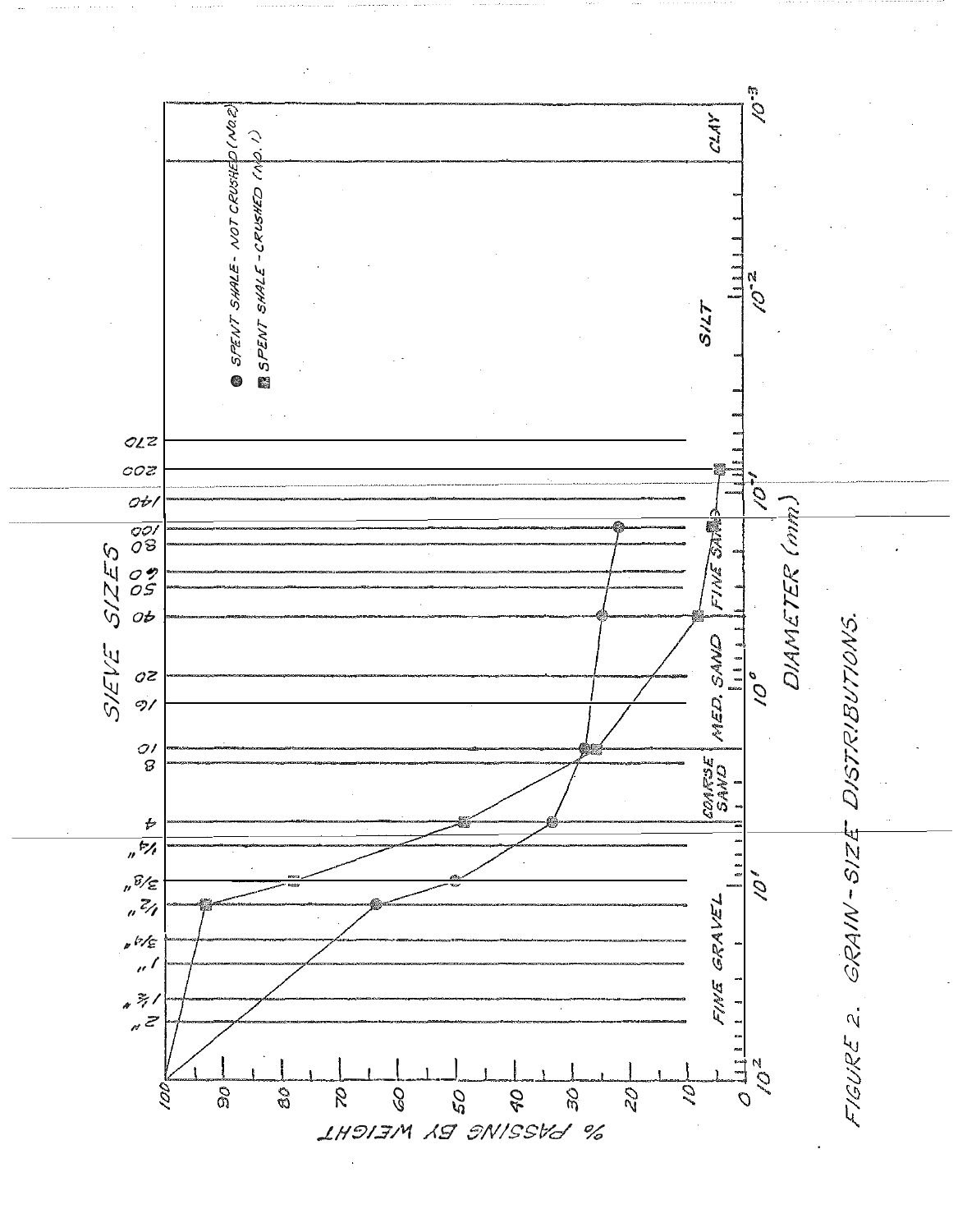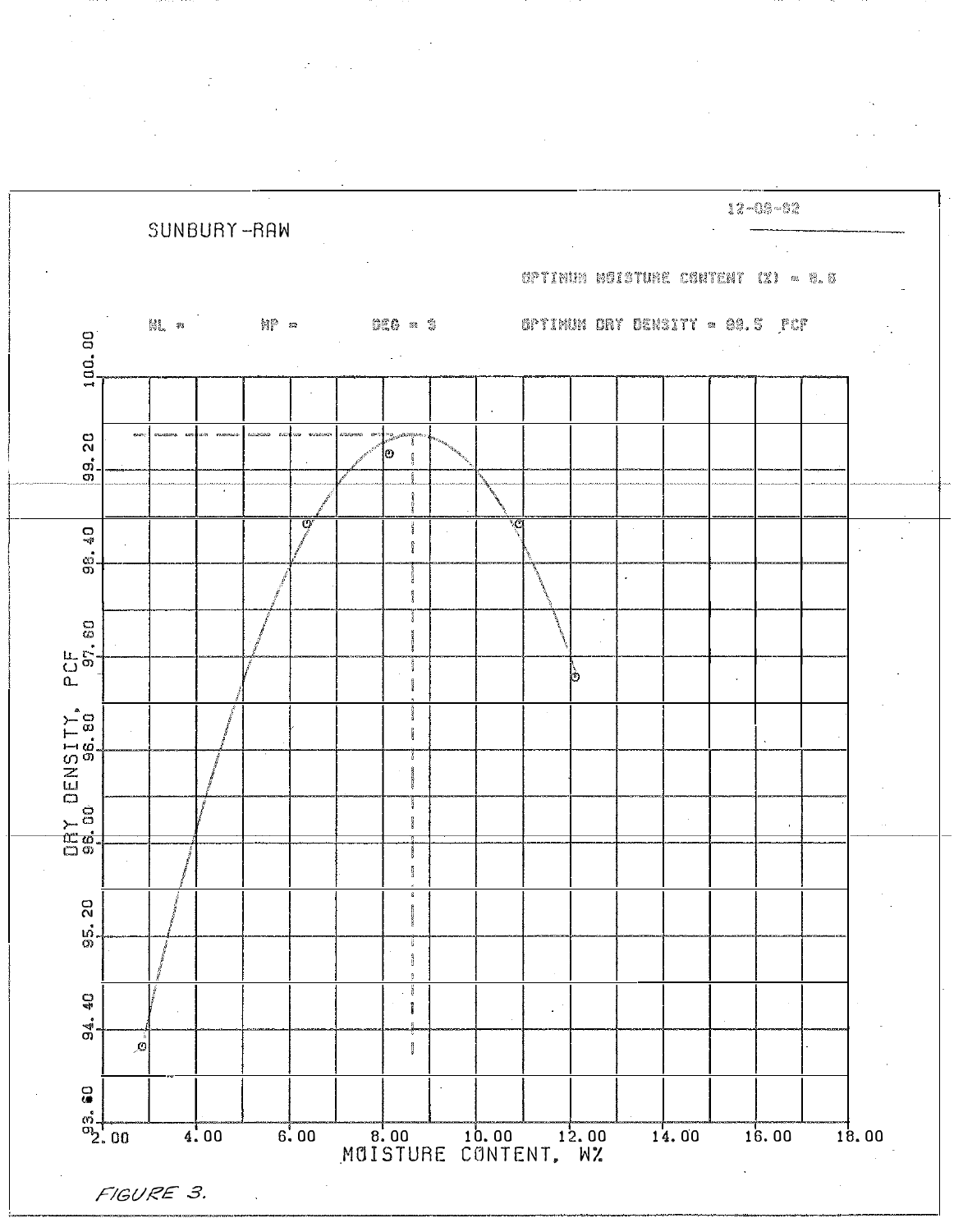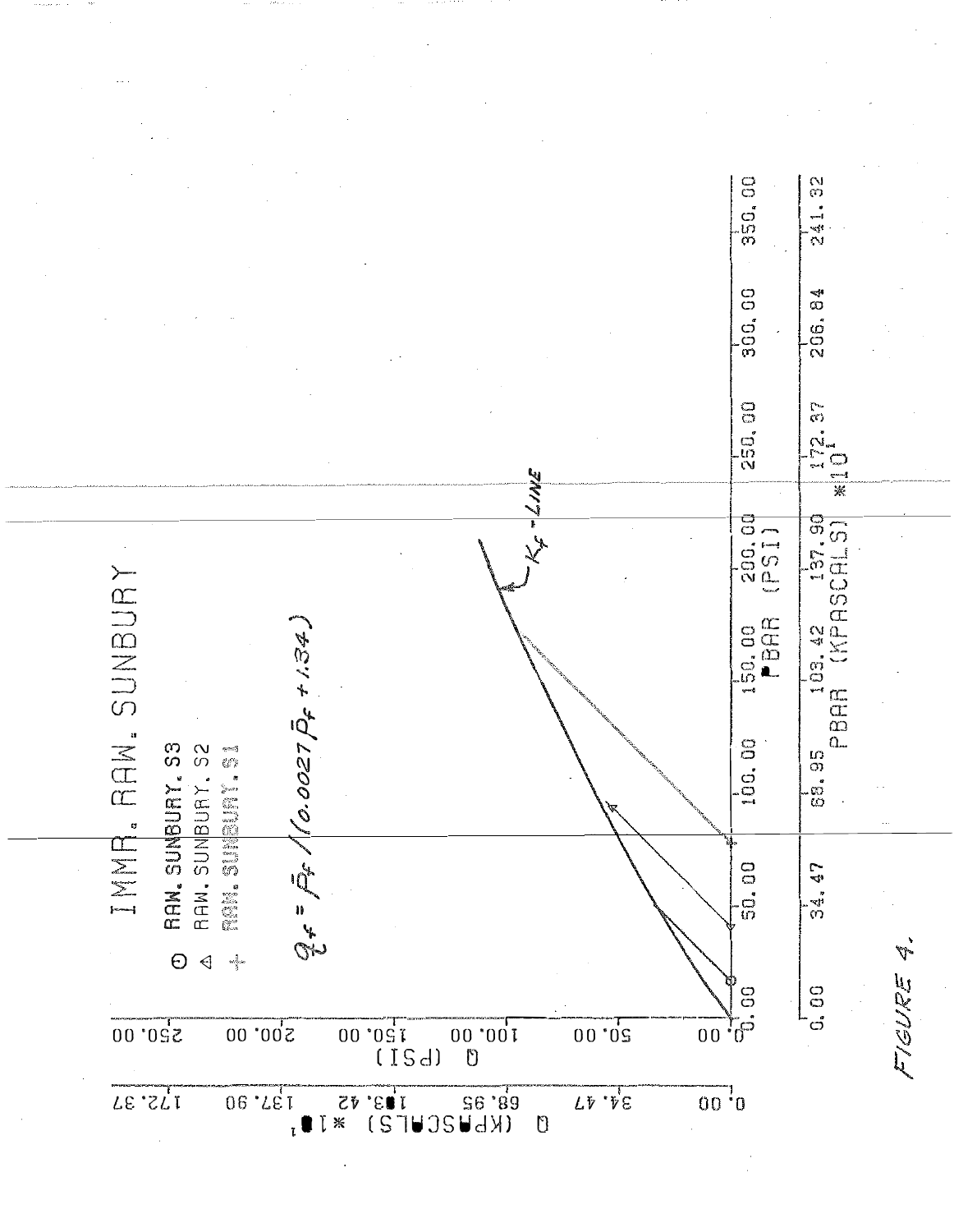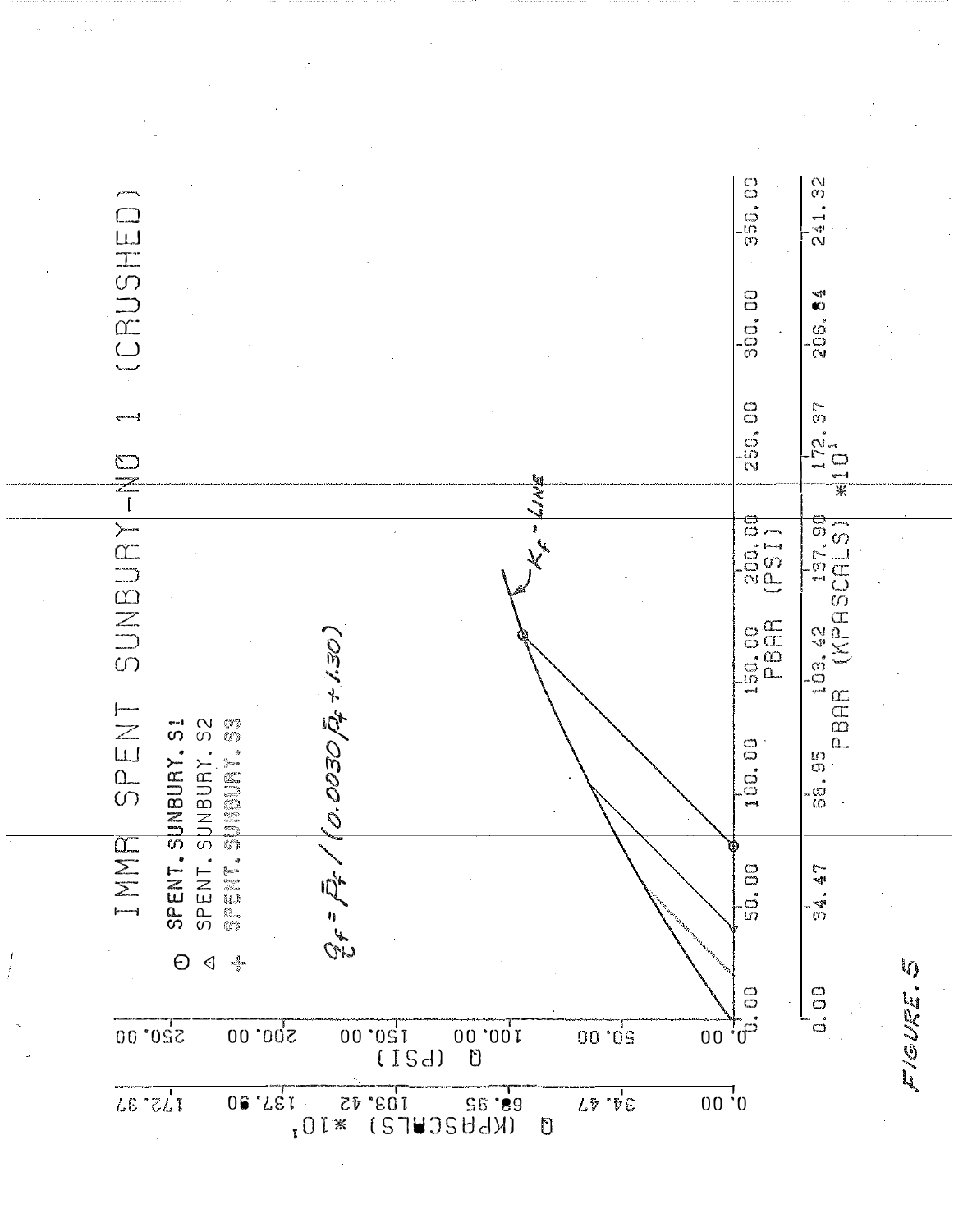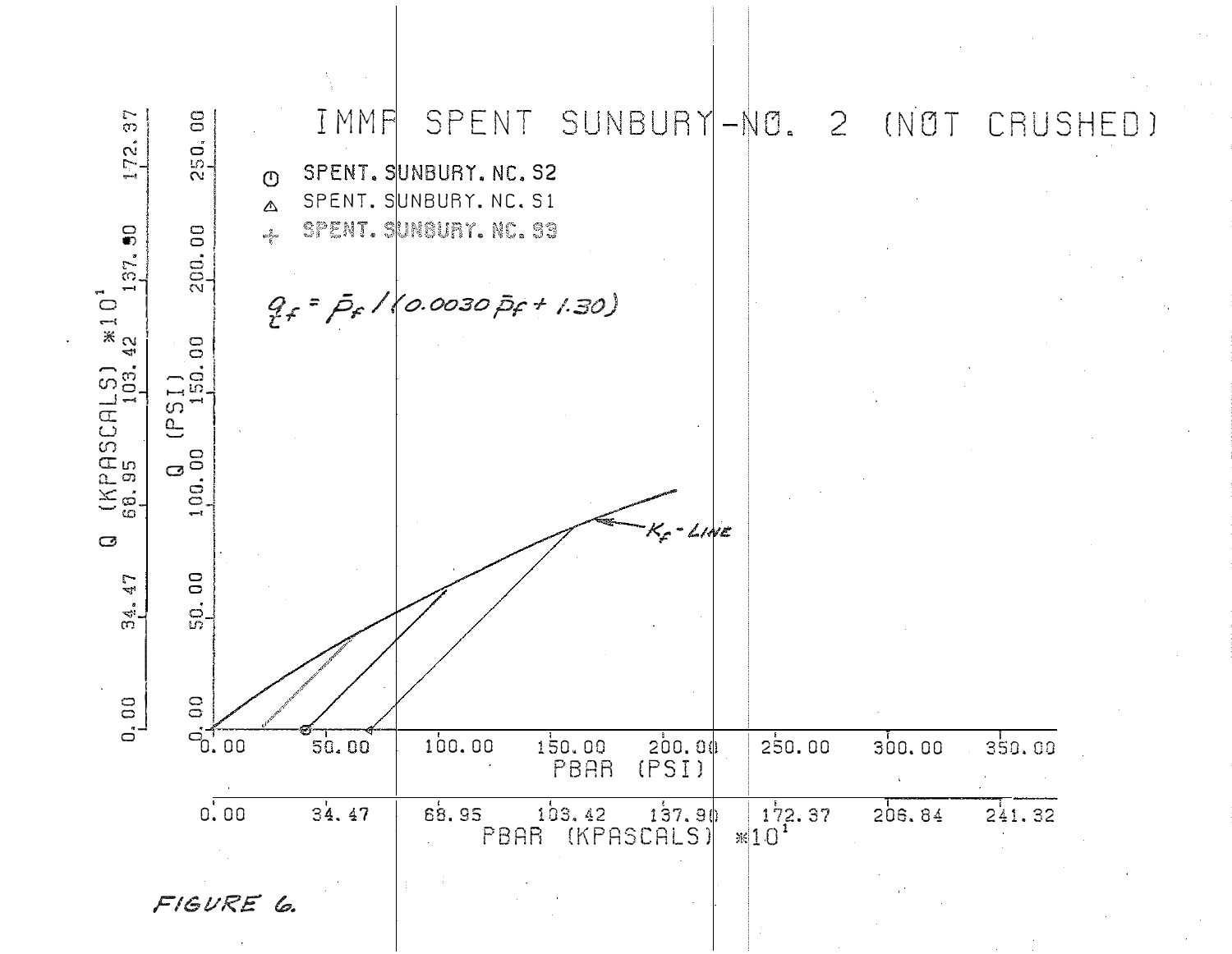